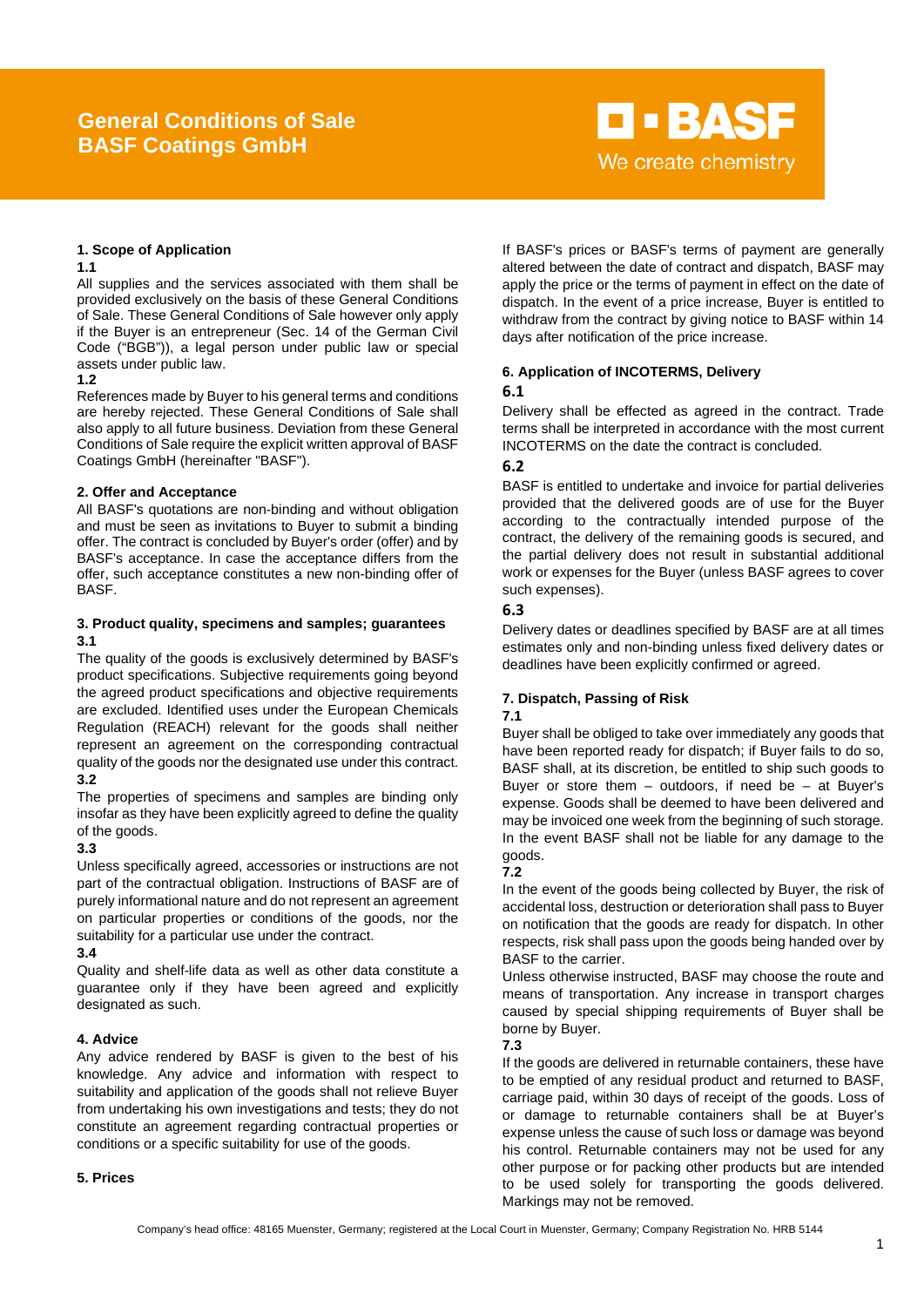# **General Conditions of Sale BASF Coatings GmbH**



# **7.4**

BASF will not take back one-way containers; however, within the area where the German Packaging Ordinance applies BASF will inform Buyer of a third party that will arrange for proper recycling of such containers in accordance with said Ordinance.

## **8. Damage in Transit**

Notice of claims arising out of damage in transit must be lodged by Buyer directly with the carrier within the period specified in the contract of carriage and BASF shall be provided with a copy thereof.

## **9. Compliance with legal requirements**

Unless specifically agreed otherwise, Buyer is responsible for compliance with all laws and regulations regarding import, transport, storage and use of the goods. This also includes the regular, successful performance of all necessary trainings regarding the handling and use of the goods (in particular, but not limited to such trainings required by the European Chemicals Regulation (REACH)).

## **10. Delay in Payment**

## **10.1**

Failure to pay the purchase price by the due date constitutes a fundamental breach of contractual obligations.

## **10.2**

In the event of a default in payment by Buyer, BASF is entitled to charge interest on the amount outstanding at the rate of 9 percentage points above the base interest rate announced by the German Federal Bank at the time payment is due if the amount is invoiced in euros, or, if invoiced in any other currency, at the rate of 9 percentage points above the discount rate of the main banking institution of the country of the invoiced currency at the time the payment is due.

## **11. Buyer's rights regarding defective goods 11.1**

The Buyer shall inspect the goods for defects immediately upon receipt. BASF must be notified of any defects that can be discovered during routine inspection without delay but at the latest within four weeks of receipt of the goods; other defects must be notified without delay but at the latest within four weeks after they are discovered. Notification must be in writing and must precisely describe the nature and extent of the defects.

# **11.2**

If the goods are defective and Buyer has duly notified BASF in accordance with item 10.1, Buyer has its statutory rights, provided that:

- a) BASF has the right to choose whether to remedy the defect or supply Buyer with non-defective replacement goods.
- b) BASF may make two attempts according to lit. a) above. Should these fail or cause unreasonable inconvenience to Buyer, Buyer may either withdraw from the contract or demand a reduction in the purchase price.
- c) With regard to claims for compensation and reimbursement of expenses on a defect,item 11 applies.
- d) § 445 a BGB shall not apply.

# **12. Liability**

# **12.1**

BASF shall be generally liable for damages in accordance with the applicable law. For culpable damages BASF shall be liable – irrespective of the legal grounds – in cases of wilful misconduct and gross negligence. In the event of a simple negligent violation of fundamental contractual obligations (obligations which are of a crucial nature for the performance of the contract and the observance of which the contractual partner regularly relies and may rely on), however, BASF's liability shall be limited to compensation for typical, foreseeable losses. In the event of a simple negligent violation of nonfundamental contractual obligations, BASF shall not be liable.

# **12.2**

The limitations of liability according to item 11.1 shall not apply a) to damages due to injuries to life, body or health caused by negligence on the part of BASF or wilful misconduct or negligence of a legal representative or vicarious agent of BASF; b) in cases of malicious behaviour on the part of BASF; c) in cases which fall under a quality guarantee rendered by BASF; d) to claims of the Buyer under the law on product liability.

# **12.3**

BASF is not liable to Buyer in case of impossibility or delay in the performance of its supply obligations if the impossibility or the delay is due to orderly compliance of regulatory and legal obligations in connection with the European Chemicals Regulation (REACH) being triggered by Buyer.

## **13. Statute of limitation**

## **13.1**

The limitation period for claims due to material and legal defects shall be one year from receipt of the goods. In the event that the parties have agreed an acceptance, the limitation period begins with the acceptance.

# **13.2**

The limitation period for damage claims based on contract and/or tort shall be one year starting from the statutory begin of the limitation period.

# **13.3**

Contrary to items 12.1 and 12.2, the statutory limitation period shall apply in the following cases:

- a) claims in relation to a building or in relation to a thing that has been used for a building and has resulted in the defectiveness of the building (Sec. 438 (1) No. 2 BGB); b) if the defect consists in a right in rem of a third party or a right registered in the land register (Sec. 438 (1) No. 1 BGB);
- c) in cases of special statutory regulations of the limitation period (e.g. Sec. 444, 445 b BGB);
- d) in cases of wilful misconduct and gross negligence;
- e) In the cases listed in item 11.2 lit. a)-d).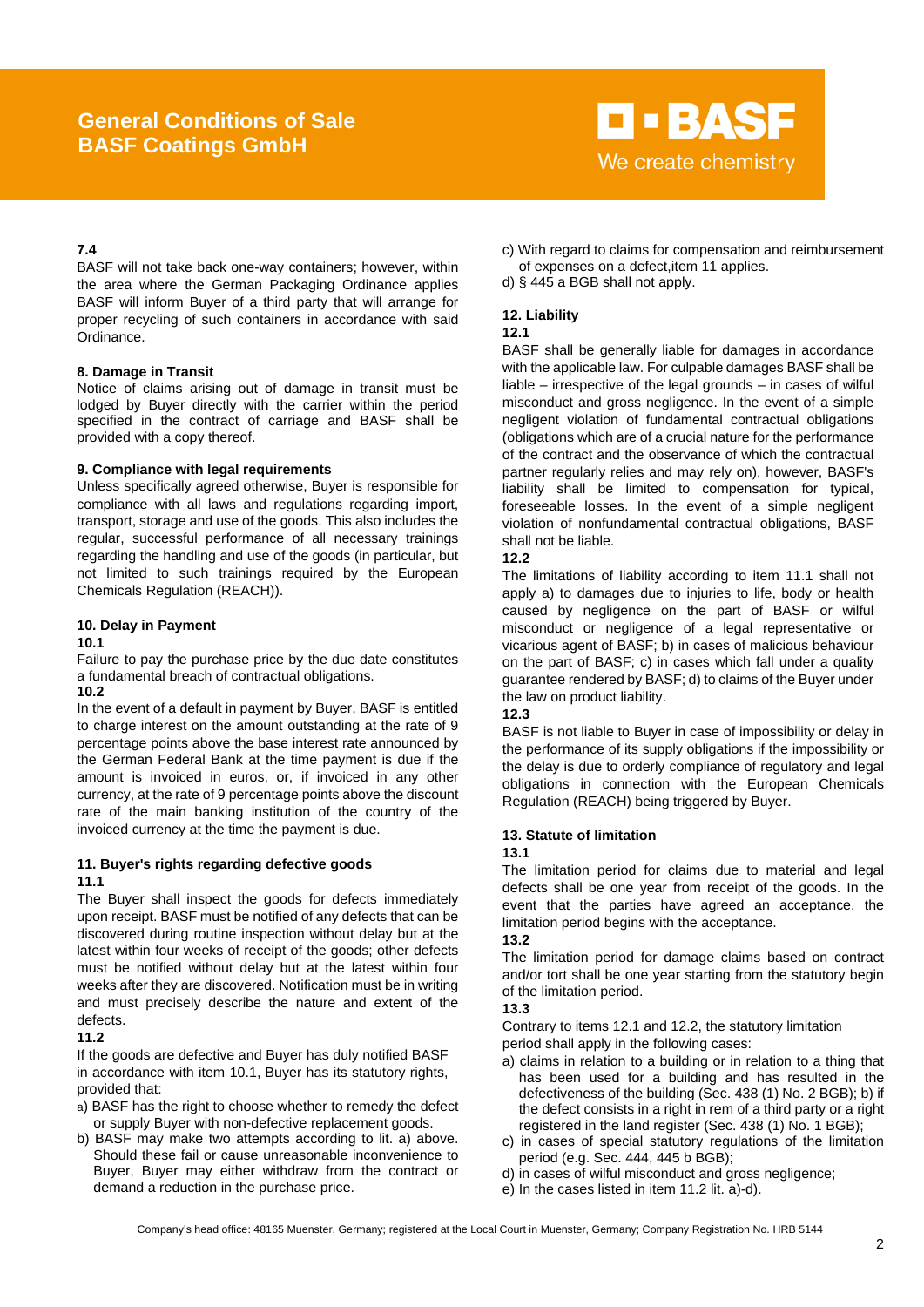

# **14. Set off, Right of Retention**

Buyer may only set off claims from BASF against or exercise rights of retention based on an undisputed or finally adjudicated counterclaim.

#### **15. Security**

If there are reasonable doubts as to Buyer's ability to pay, especially if Buyer is in default of payment, BASF may, subject to further claims, revoke agreed credit periods and make further deliveries or request prepayments dependent on the provision of sufficient security.

#### **16. Retention of Title**

#### **16.1** *Simple Retention of Title*

Title to the goods delivered shall not pass to Buyer before the purchase price has been paid in full.

# **16.2** *Expanded Retention of Title*

In case Buyer has paid the purchase price for the goods delivered but not yet completely fulfilled other debts arising out of his business relationship with BASF, BASF retains, in addition, title to the goods delivered until all such outstanding debts have been completely paid

#### **16.3** *Retention of Title with processing clause*

In the event Buyer processes the goods delivered by BASF, BASF shall be considered manufacturer and shall directly acquire sole title to the newly produced goods. If the processing involves other materials, BASF shall directly acquire joint title to the newly produced goods in the proportion of the invoice value of the goods delivered by BASF to the invoice value of the other materials.

**16.4** *Retention of Title with combination and blending clause* If the goods delivered by BASF are combined or blended with material owned by Buyer, which has to be considered the main material, it is deemed to be agreed that Buyer transfers to BASF the joint title to such main material in the proportion of the invoice value of the goods delivered by BASF to the invoice value (or, if the invoice value cannot be determined to the market value) of the main material. Buyer holds in custody for BASF any sole or joint ownership originating therefrom at no expense for BASF.

# **16.5** *Extended Retention of Title with blanket assignment*

Buyer shall have in the ordinary course of business free disposal of the goods owned by BASF, provided that Buyer meets its obligations under the business relationship with BASF in due time. Buyer already assigns to BASF all claims in connection with the sale of goods to which BASF reserves the right of retention of title when concluding the sales agreement with BASF; should BASF have acquired joint title in case of processing, combination or blending, such assignment to BASF takes place in the proportion of the value of the goods delivered by BASF with retention of title to the value of the goods of third parties with retention of title. Buyer already assigns to BASF any future confirmed balance claims under current account agreements in the amount of

the outstanding claims of BASF when concluding the sales agreement with BASF.

#### **16.6** *Right of Access/Disclosure*

At the request of BASF, Buyer shall provide all necessary information on the inventory of goods owned by BASF and on the claims assigned to BASF. Furthermore, at the request of BASF, Buyer shall identify on the packaging BASF's title to the goods and shall notify its customers of the assignment of the claims to BASF.

# **16.7** *Late Payment*

In the event of late payment by Buyer, BASF is entitled, without rescinding the sales agreement and without granting a period of grace, to demand the temporary surrender of the goods owned by BASF at Buyer's expense and to revoke the permission for the Buyer to dispose of and process the goods **16.8** *Partial Waiver clause*

Should the realizable value of the securities exceed BASF's open claims by more than 10%, BASF waives securities to this extent upon request of the Buyer. BASF shall have the right to select the goods for which the securities are waived.

#### **17. Force Majeure**

To the extent any incident or circumstance beyond BASF's control (including natural occurrences, war, strikes, lock-outs, shortages of raw materials and energy, obstruction of transportation, breakdown of manufacturing equipment, cyberattacks, fire, explosion, epidemic or pandemic (whether or not officially declared by the WHO), acts of authorities) reduces the availability of goods from the plant from which BASF receives the goods such that BASF cannot fulfill its obligations under this contract (taking into account on a pro rata basis other internal and external supply obligations), BASF shall (i) be relieved from his obligations under this contract to the extent BASF is prevented from performing such obligations and (ii) have no obligation to procure goods from other sources. The first sentence does also apply to the extent such incident or circumstance renders the contractual performance commercially useless for BASF over a long period or occurs with suppliers of BASF. If the aforementioned occurrences last for a period of more than 3 months, BASF is entitled to withdraw from the contract without the Buyer having any right to compensation.

#### **18. Place of payment**

Regardless of the place of delivery of goods or documents, the place of payment shall be BASF's place of business.

#### **19. Communication**

Any notice or other communication required to be received by a party is only effective at the moment it reaches this party. If a time limit has to be observed, the notice or other communication has to reach the recipient party within such time limit.

**20. Data Protection 20.1**